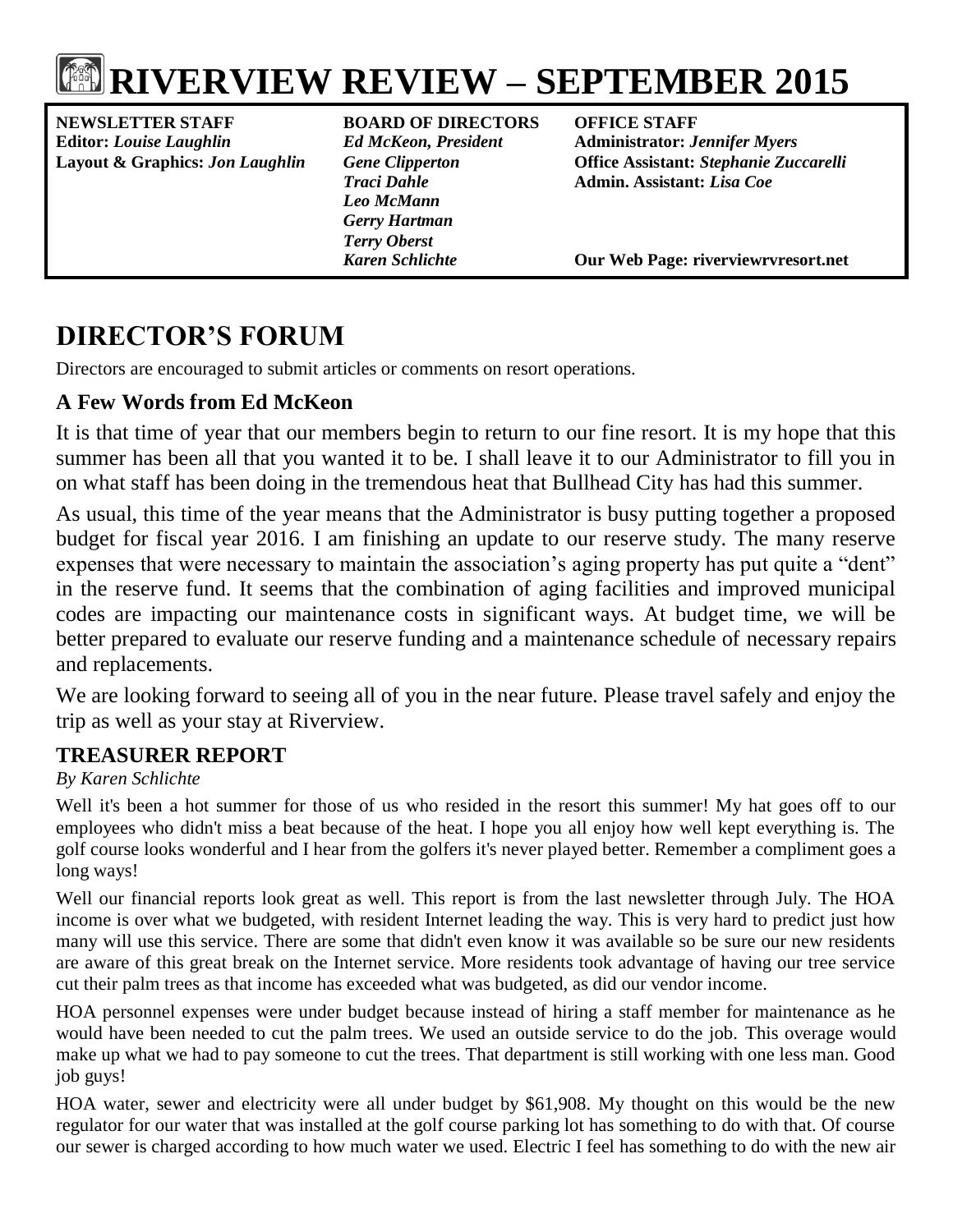conditioners that were installed that are not has big as the ones that were replaced. The air is more evenly distributed especially in the Grand Room. Our RV storage is well within the budget too.

Our Reserve balance is \$668,314. Every month we have an assessment of \$11,326 and interest on our CD's that are around \$132. We have monthly payments of \$2,616 for the golf course equipment and \$1,844 for the bobcat. Our other expenses during the past summer have been completion of the garbage bin, \$4,656, replace the Grand room door, \$4,132, replace the ice machine at the golf course, \$3,265, replace a heater for the pool, \$1,821

Because of the extreme heat this summer our outside play at the golf course has been down, we have some in house players that are there every day, but we will make this up when the weather starts to cool down. Because of our great spring the income is still exceeding our budgeted amount so that is good news. Personnel expenses are within range and a new person has been hired for part time to help Brian. Utilities are under budget by \$6,025. I am sure the electric is under budget because it has to do with the running of the aerator at the number three pond which has been down most of the summer because a replacement like the one we had can't be found. We need the same model so the lights around it would fit. Grounds care is over budget by \$2,253 and the biggest items are fertilization and weed control. Looking at the golf course that is money well spent. As we all know the expenses for the golf course exceeds the income and we budget this account to be in the red at years end by (\$145,911). At the end of July it's just (\$29,603) way below the (\$75,076) that we budgeted it to be. I sincerely hope this will improve this fall when we are back in full swing of things.

#### **ADMINISTRATOR'S REPORT**

#### *By Jennifer Myers*

Summer is winding down, although one wouldn't be able to tell by the temperatures that we're still seeing.

One of the biggest topics of conversation this summer has been the bobcat that apparently now calls Riverview home. Although, the authorities tell us that nothing can be done unless the bobcat shows aggression towards a human, we strongly urge you to take caution when walking your pets. So far, the bobcat has not shown any aggression towards human or pets.

Speaking of pets, I have received complaints that some pet owners are letting their pets use the restroom on other people's lots. This is against the Riverview General Rules. For a complete copy of the pet rules, or any other rules, please see office personnel.

We have had a few situations that have led us to discover that some residents may not have updated emergency contact information listed in their file. Please make sure that your emergency contact information is updated periodically. The form for this is on the carousel in the lobby.

Please be sure to read the gate policy to find out the guidelines for visitors and vendors that will be coming into the resort to go to your lot. You must call the gate whenever you're expecting someone, whether it's a personal guest, someone you've hired, or even having food delivered. If it's a monthly pass that's needed, you only have to call the gate once a month, before the  $1<sup>st</sup>$  time they enter, and let the gate know that they will be coming in throughout that particular month. If you have any questions, you can ask gate personnel or office personnel.

There have been a few break-ins this summer, at the RV Storage lot as well as 2 residences. A statement that I have heard several times, is that when people cover their golf carts, and put chains across the driveway, it alerts the vandals that no one is there. There are home security systems available at the local DIY stores, such as Lowe's and Home Depot. The prices range from \$50 to over \$500, depending on how high tech you want to go. Motion lights and lights with timers are also very helpful with deterring would be thieves. We checked with Mohave Electric and they estimate the cost to leave your electricity on with a light for about \$20 a month. \$17.00 of that is the basic cost with the other \$3.00 being the cost for the light.

This summer the washers and dryers in the laundry room were replaced with brand new equipment. I'm told that the washers are faster and they spin better so there is less drying time. Thank you to WASH systems, which is the owner/supplier of the machines. If you come across a machine that is not working properly, please call the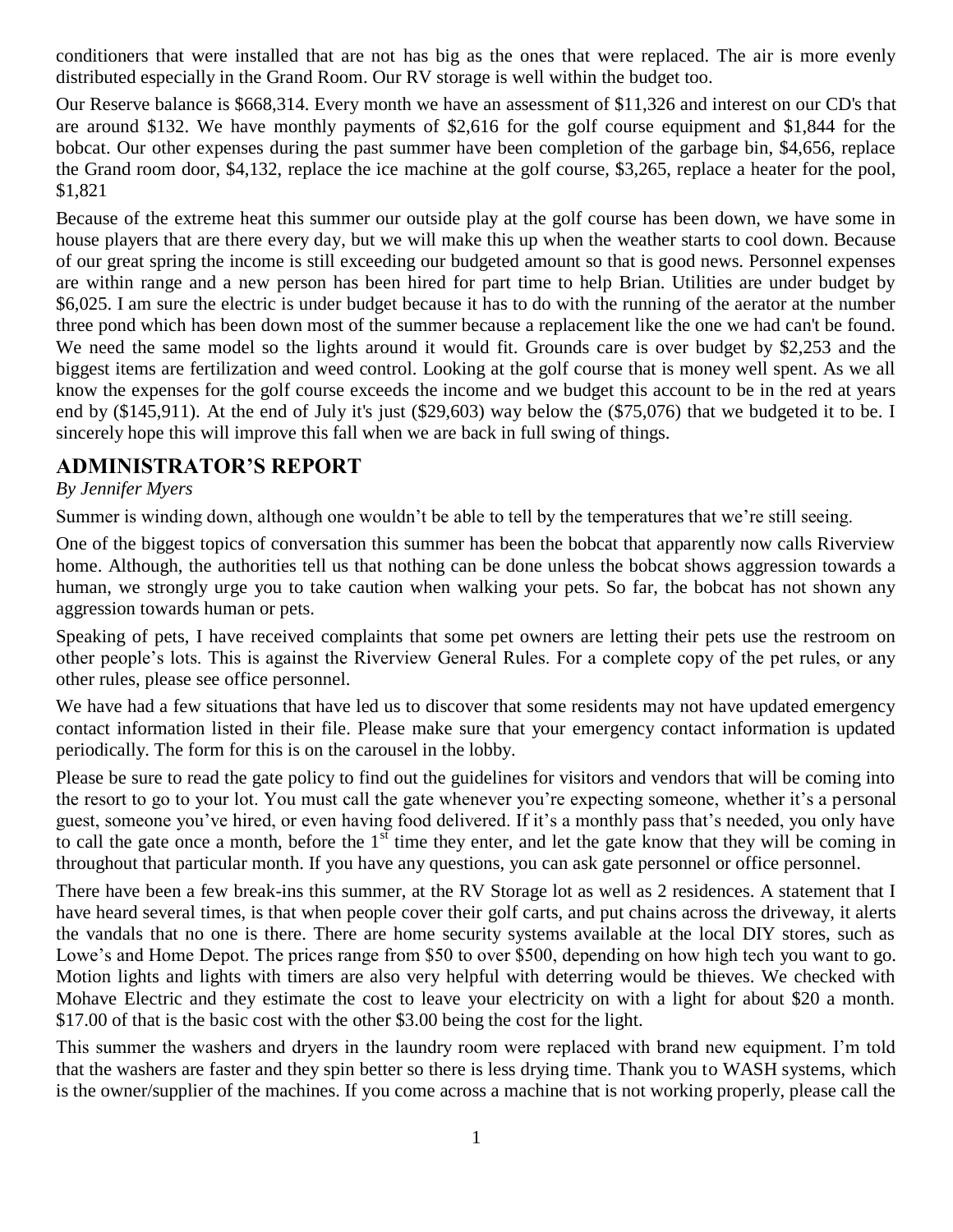service center at WASH plus write it on the form that is located on the clipboard by the fire extinguisher, so that the office can follow up and make sure that WASH gets the report.

We have had a few changes in staff. Amy and Cyle are no longer with us. We wish them all the best. The following are the new employees: Mike, golf course greenskeeper assistant, Kimberlee, clubhouse custodian, Steven, maintenance. There are a few new faces at the gate as well, although you may already know them. They are Sandy Robins, David Selm, and Janis Hitchcock. Please make them all feel welcome into the Riverview family.

Welcome back to those that have already returned and we look forward to seeing the ones that will be arriving in later months. Don't forget to notify the office that you have returned.

#### **STEPHANIE'S REPORT**

Get Well Wishes To:

|                               | We extend our condolences to the family members of residents who have passed away.      |
|-------------------------------|-----------------------------------------------------------------------------------------|
|                               |                                                                                         |
|                               |                                                                                         |
|                               |                                                                                         |
| Pam Bartlett (Renter) Lot#296 |                                                                                         |
|                               |                                                                                         |
|                               |                                                                                         |
|                               |                                                                                         |
|                               |                                                                                         |
|                               | We extend our condolences to the residents who have lost family members.                |
| Robin Norman (mother)Lot#245  |                                                                                         |
|                               |                                                                                         |
|                               |                                                                                         |
|                               | We extend our condolences to the family members of past residents who have passed away. |
| <b>Bob Downey</b>             |                                                                                         |
| Roberta Inman                 |                                                                                         |
| Mary Schad                    |                                                                                         |

Thanks again to the residents for their donations #574 Runkle, Jim & Pat, #479 Oberst, Terry & Sherry #460 Reinbolt, Gary & Dee, #604 Brown, Dave & Donna all donated to the candy & popcorn fund for the counter.

#### **FYI**

Current magazines are welcome in the library; please take older issue to recycling

Please return all DVD's & Video Tapes.

Please remember the speed limit is 15 mph

Please remember to pick up after your pets.

We have new washers & dryers, the price is still the same for light or medium soiled. Heavy soiled is 25 cents more for the top loader machine. Front loader are \$1.25 for light soiled, \$1.75 for medium soiled and \$2.00 for heavy soiled.

We have been told that the dryers work with just the \$1.25 so don't add extra money at first.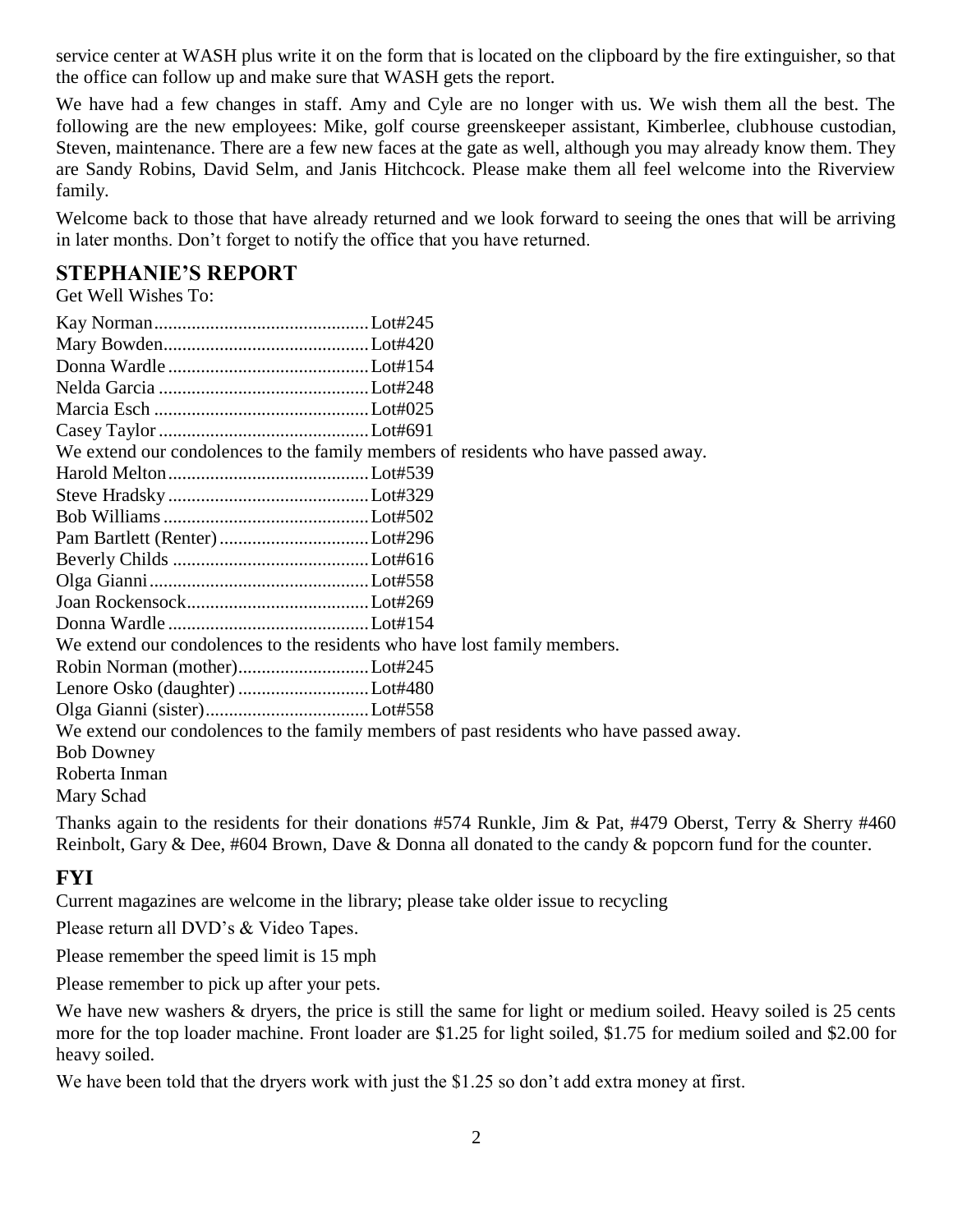#### **Church News**

Welcome back everyone to Riverview Resort church Services starting Sun, Oct 4<sup>th</sup> at 9AM to 10AM Social following services, Please plan to attend. If you have any questions call Pat & Jim Runkle 928-201-9685

#### **PRO SHOP COMMITTEE**

#### *By Ken Dahle, Pro Shop Committee Chair*

Hi all, hope you have had a fun and prosperous summer. Summer has gone very fast and within a short time we will be migrating back to our "Oasis in the Desert". Traci and I will be heading back the end of September and we are looking forward to another fun year.

We are pleased to announce that "Phase One" of the cart path project has finally been completed and from all pictures and reports turned out very good. In addition to completing all of "Phase One" the Pro Shop Committee approved enough money to add concrete leaving hole 5 and coming onto Tee Box 6. This was a recommendation from Brian, our greens keeper and staff and turned out very good.

I would like to thank all who made this possible after 4 hard years of working with the BOD and committee. I will refrain from using names as I will probably leave out someone who helped, but the once a month Friday barbeques, the "Coot Shoots", the "When Pigs Fly" and all other functions put on by our wonderful volunteers, and to the many who made cash contributions. THANK YOU- THANK YOU-THANK YOU.!!!

Brian will be re-seeding the course and I believe Lez and Clyde have a function planned the first part of November. I will have more news in the October Newsletter.

Our first Pro Shop Committee will be held on October 9th and our first "Friday Barbeque" will be on October 30th.

Be safe and we will be looking forward to you on your return.

Thanks, Ken

#### **RIVERVIEW BOWLING LEAGUE**

Hello Bowlers. It won't be long before we start our winter league for the 2015/2016 season. Our first day of bowling is Monday October  $12^{th}$ . We will have a meeting that same day at 9 am Arizona time and we begin bowling at the same time as last year, 10 am Arizona time at the Riverside Casino bowling alley in Laughlin, Nevada. The bowling alley has sent out information to many bowlers that say that our league begins on October 5<sup>th</sup>. This is not correct. Our league begins October 12<sup>th</sup>.

Our league secretary is Bobbi Turner and her phone number is 801 518-3422. If you haven't already let her know that you have a team or are looking for other team members, please let her know. If you have any questions you can either call Bobbi on the above number, Mel Maritz on 928 704-6649, or me, Allen Stewart on 970 275-8954. Good luck to all of you for a great year of bowling.

*Allen Stewart – President Bobbi Turner - Secretary/Treasurer*

#### **ACTIVITIES**

#### *Linda Sommerville - Chairperson*

This is an early Welcome back to Riverview Resort. Many reading this newsletter have been here all summer and others are starting to arrive before the cold air comes a calling.

We are quickly approaching the beginning of the  $2015 - 2016$  Winter Season. This is the place we all head to relax and have fun – and with so many different things to do you have no excuse to be bored

The Activities team has many exciting events scheduled during the coming months and hope that a few will appeal to you. In October we have Happy Hours beginning on Saturday, October 10th starting at 5:00 PM – 7:30 PM. Dinner is sold and various local entertainers have been booked for the season. (Changes by the